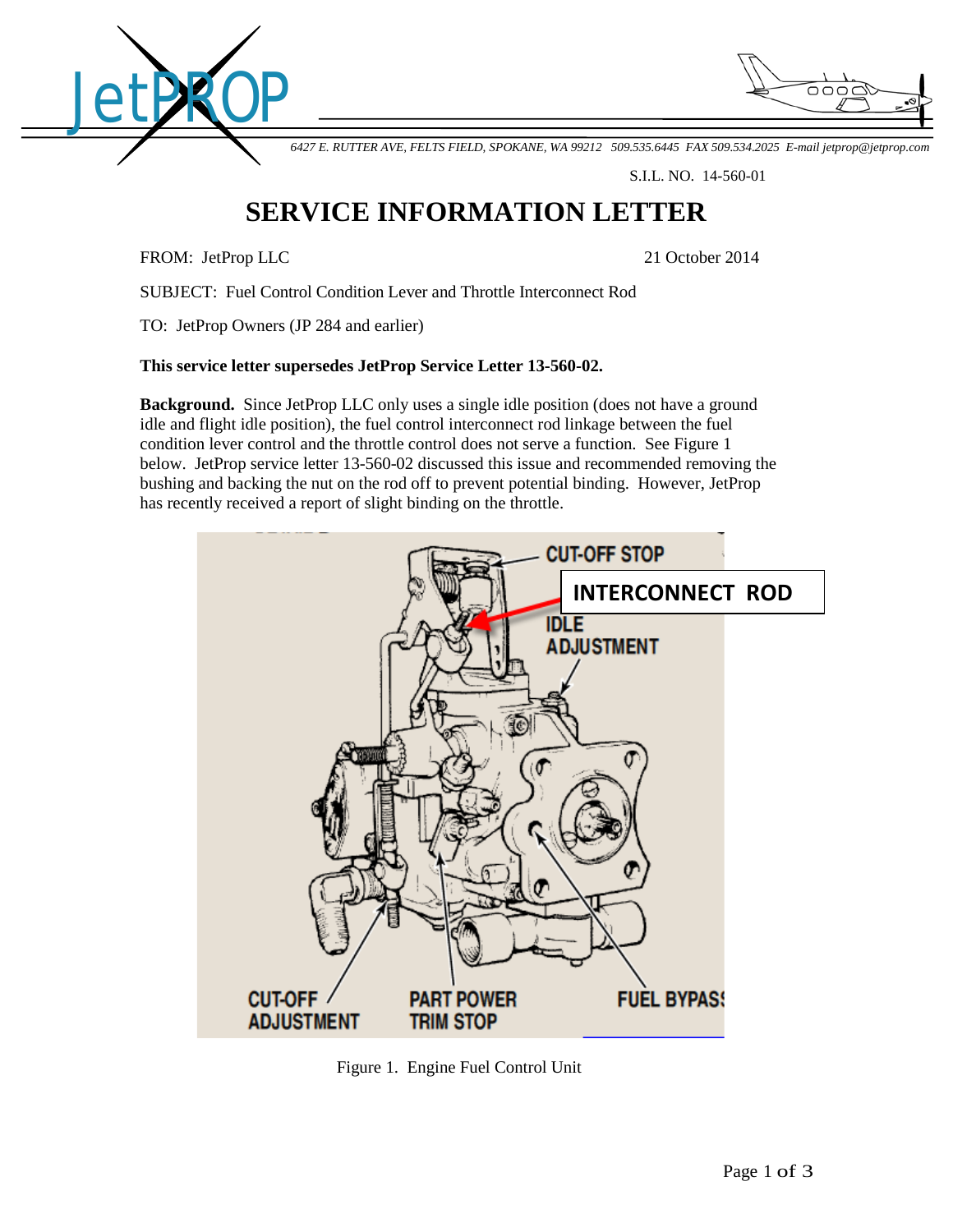**Recommendation**. Since the fuel control interconnect rod linkage between the fuel condition lever control and the throttle control does not serve a function for the JetProp installation, JetProp LLC recommends removing the interconnect rod to prevent any possible binding with the throttle. Starting with JetProp conversion number 285, the interconnect rod will be removed during JetProp conversion.

**Procedures to Remove the Interconnect Rod**. The following is the recommended procedure to remove the fuel control interconnect rod linkage between the fuel condition lever control and the throttle control.

- 1. Remove the top cowling to gain access to the fuel control on the right aft part of the engine.
- 2. Remove the nut (and bushing if still installed) on the end of the interconnect rod. See Figure 2.
- 3. Remove the cotter pin on the aft inboard side of the interconnect arm holding it in place. See Figure 2.
- 4. Measure the height of the condition lever "ON" stop so it can be reinstalled in the same position. Then remove the condition lever "ON" stop. See Figure 3.
- 5. With the condition lever "ON" stop removed the condition lever linkage can be moved far enough to remove the interconnect rod from the bushing in the condition lever linkage. Once it is out of the bushing, remove the condition lever bushing and remove the interconnect rod from the throttle linkage. (If more movement of the condition control is needed to get the interconnect rod out of the bushing, remove the condition lever rod end. See Figure 2.)
- 6. Reinstall the condition lever "ON" stop to its original position/height.
- 7. Check all throttle and condition lever linkage for smooth operation.
- 8. Install the top cowling.



Figure 2. Interconnect Rod